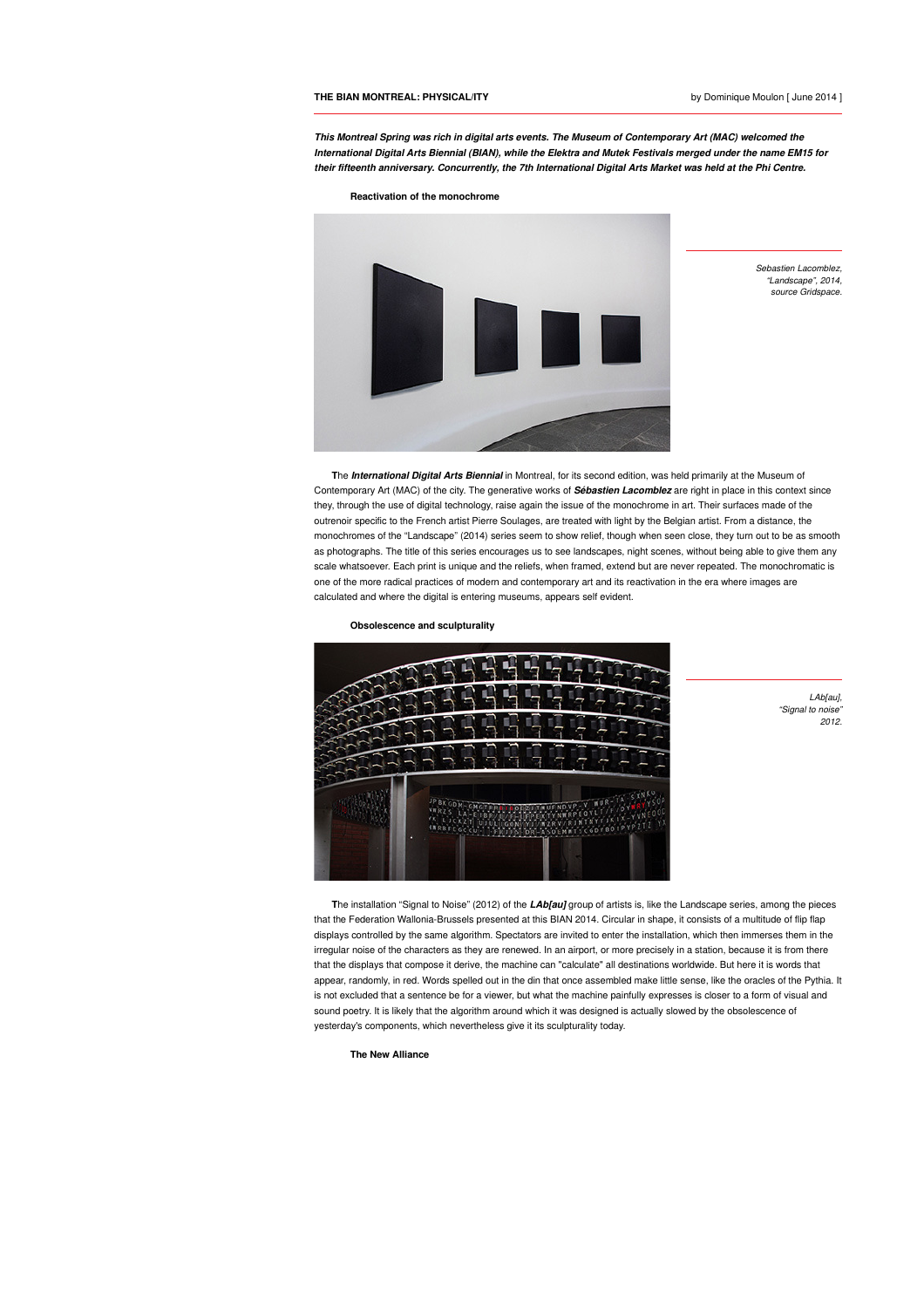

Felix Luque Sanchez, "Different Ways to Infinity: Clones", 2013, source Gridspace.

**I**n another room at the MAC are **Felix Luque Sanchez**' installations. He is of Spanish origin but having lived and worked in Belgium for several years, he also represents the Federation Wallonia-Brussels with a series entitled "Different Ways to Infinity". One of them, "Clone"s

(2013), exemplifies the theme of The New Alliance, which brings together artists from Wallonia-Brussels in Montreal in reference to the essay by Ilya Prigogine and Isabelle Stengers written in 1978. This link is due to the fact that it is a question of science in the context of culture and the work is part of a search for balance. The two large pendulums of the installation, driven by motors, begin in the up position. And that's when the devices attempt for a time to keep the pendulums on high. Recall that the transition from non-equilibrium to equilibrium is discussed in Book 2 of The New Alliance, which deals more generally with the interactions between science and culture. And thus we are participating in the research by machines into uncertain balances, through what has the appearance of a scientific experiment in a museum context. Whereas it is over time, between the non-equilibrium and balance, that they reach the most fragile ideal form.

**Physicality**



Robyn Moody, "Wave Interference", 2012-2013, Source M.N. Hutchinson

f there is one work that is particularly suited to the overall theme of physical/ité developed again this year by Alain Thibault, it is that of **Robyn Moody** called "Wave Interference" (2012). This because it gives a relative physicality to the light emitted by the constantly renewed wave of the moving fluorescent tubes that comprise it. And as to respond to this ripple without beginning or end while stretching it further, there is the constant stream of sound of the organ that accompanies it. This wave, which defies gravity then seems suspended in space, in a state of transition that the notes of the organ perpetuate. Extirpated by a mechanism that the Canadian artist has specially designed for this purpose, they intermingle with the fluorescent lines to become one with the wave. The flow of notes stretched in their length adds to the lines of pure light to form a whole that literally captivates the spectators. With contemplation outweighing analysis, comments are rare.

**Calibration**



Samuel St Aubin, "Parcours défini", 2013.

Leaving the MAC to get away somewhat from the centre of Montreal and its entertainment district, is to take the risk of making discoveries such as with the solo exhibition of **Samuel St Aubin** at the Marie-Uguay Cultural Centre entitled "De choses et d'autres". He is a member of the artist centre Perte de Signal and creates small experiments using devices combining mechanical and electronic components with everyday objects. There is, for example, these devices featuring rotating white plates, each of which is equipped with a pea. Poetry, with Samuel St Aubin, is expressed through the mundane. And whenever a pea falls, it is immediately replaced by the Quebec artist who thus only preserves those whose nature provides the most perfect trajectories. This insignificant experiment of the banal repeated by three machines, which are in all ways identical, refers us back to the calibrations that govern our lives; from those of our fruits and vegetables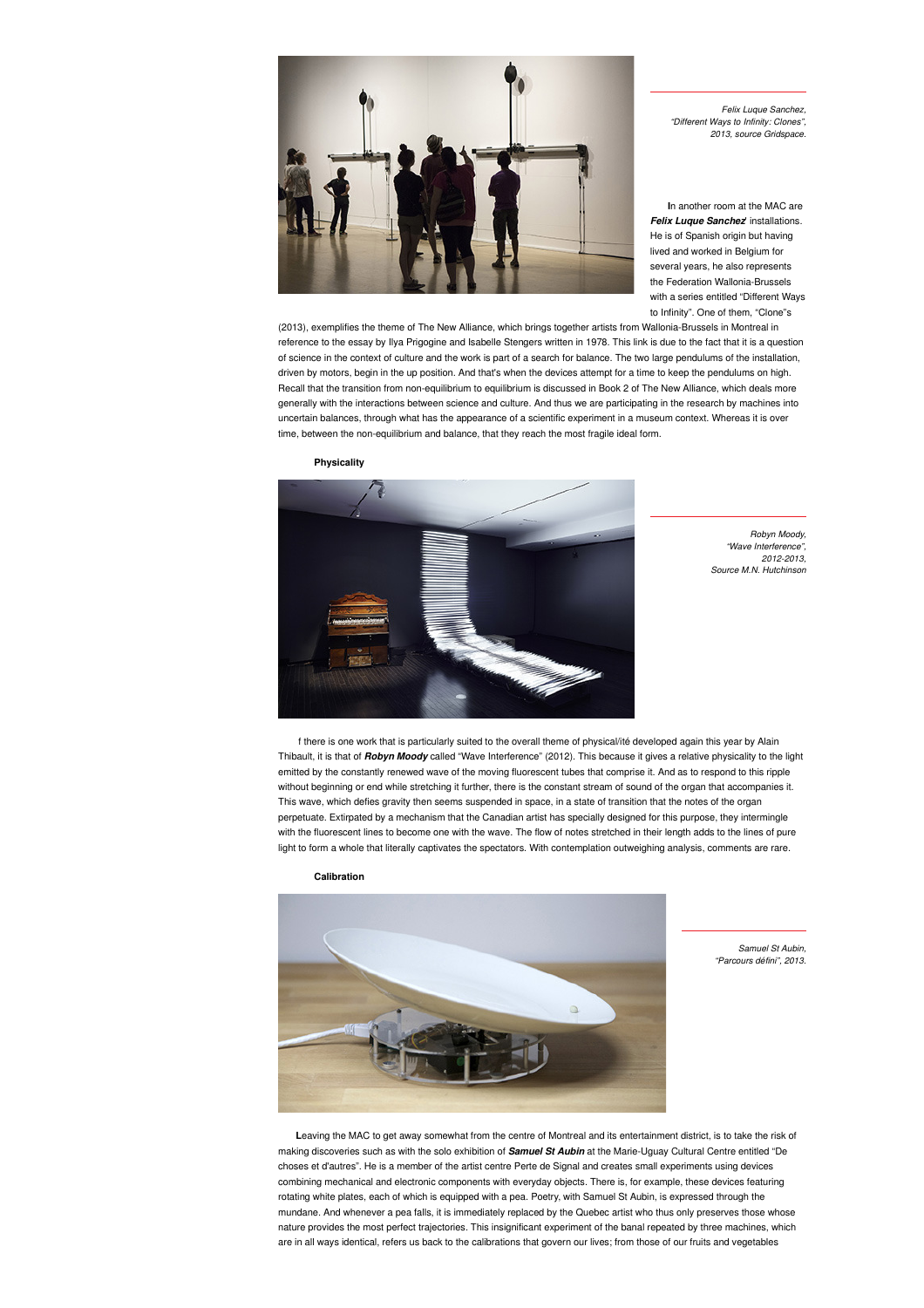determined by the food industry to those of our feelings through social media. It is a world where everything is supposed to go in boxes except, perhaps, in art where it is still possible to lose time in the making as in the observation of utterly useless machines, which are thus resolutely poetic.

## **Listening and disturbances**



Herman Kolgen, "Seismik", 2014.

**T**he BIAN of Montreal emerged from the Elektra Festival, which this year merged with Mutek. The two events, respectively designed by Alain Thibault and Alain Mongeau, are celebrating their 15 years of involvement in the field of digital arts and electronic music. The result of this anniversary fusion gave the name of **EM15** and it is in this context that **Herman Kolgen** gave his audio-visual performance called "Seismik" (2014) on the centre of the stage of the Imperial Cinema where he had previously set up a sensor system. He only partially controls his performance through an online application that scans the seismic tremors of the earth's crust in some of the places where these occur. These are therefore data collected in real-time that control the edit points as they do the positions of the virtual cameras. The movements of magma in the depths of the earth thus affect the surface travel that the Quebec artist offers us. But it is also disturbed by the magnetic responses that are given locally by the small square of earth beneath the room that is affected in turn by the Seismik performance. Also in the picture as in the sound, noise of the most diverse forms predominates.

**Pure light**



Robert Henke, "Lumière", 2013.

**O**n another evening, it was **Robert Henke** who caught viewer attention at the Imperial Cinema. Upon the initiative of the Monolak project, this German electronic music composer uses three high-power lasers when giving his "Lumière" (2013) performance. The strokes he draws are inseparable from the electronic sounds he generates with the same commands. The radical quality of their forms evokes the beginnings of computer graphics where one thinks, when they become more complex, of artists like Ben Laposky, who made use of oscilloscopes beginning in the fifties. We must recognize that the laser has something mesmerizing about it, in its power and in its purity, but the show is also perfect in its writing. It is comparable in terms of quality to the research of the Australian artist Robin Fox. And the Barbican Centre, which is one of the art centres in the world open to emerging practices is not mistaken in planning to bring these two artists together very soon on the same evening.

**Of digital technology in art**



Matthew Biederman & Alain Thibault, "Physical", 2013, source Gridspace.